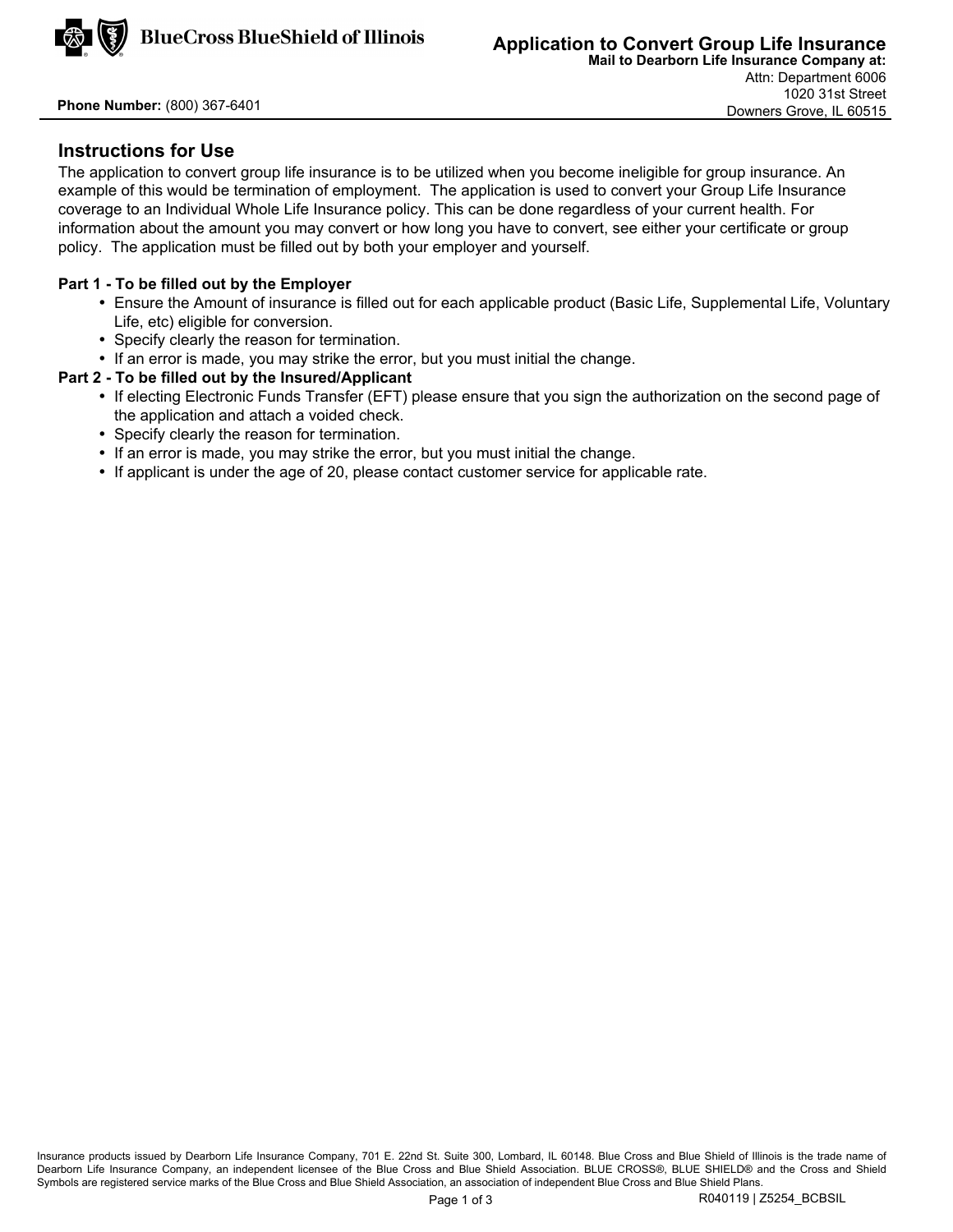**Dearborn Life Insurance Company** 

# **Application to Convert Group Life Insurance**

**Phone Number:** (800) 367-6401

**Mail to Dearborn Life Insurance Company**  Attn: Department 6006 1020 31st Street Downers Grove, IL. 60515

Upon becoming ineligible for group insurance, e.g., leaving employment, you may convert your Group Life Insurance coverage to an Individual Whole Life Insurance policy. This can be done regardless of your current health. For information about the amount you may convert or how long you have to convert, see either your certificate or group policy.

#### **To apply:**

- 1. Complete Part 2 of this conversion application. Be sure your Employer has completed Part 1. Premium rates and instructions are shown on the reverse side.
- 2. Mail the completed application with your check or money order for the first modal premium to the above address.

| TO BE COMPLETED BY EMPLOYER<br>Part 1:                                                                                                                                        |                                                                                                                                                           |                          |                               |                               |                |                         |                                         | <b>Group Number</b><br>F019106             |                         |                                                              | <b>Reason for Termination</b>                   |  |  |  |
|-------------------------------------------------------------------------------------------------------------------------------------------------------------------------------|-----------------------------------------------------------------------------------------------------------------------------------------------------------|--------------------------|-------------------------------|-------------------------------|----------------|-------------------------|-----------------------------------------|--------------------------------------------|-------------------------|--------------------------------------------------------------|-------------------------------------------------|--|--|--|
|                                                                                                                                                                               | Date Employment Term'd.                                                                                                                                   | Date Coverage Terminated |                               | Last Actual Day of Work       |                |                         |                                         | Amount of Group Insurance                  |                         | Termination of employment or<br>membership in eligible class |                                                 |  |  |  |
| Name of Employer Providing Group Policy                                                                                                                                       |                                                                                                                                                           |                          |                               | <b>Annual Salary</b>          |                |                         |                                         | <b>Insurance Class</b>                     |                         |                                                              | Termination of Group Policy and<br>Date Term'd. |  |  |  |
|                                                                                                                                                                               | <b>Northwestern University</b><br>Signature of Policyholder's Representative/Title                                                                        |                          |                               | \$<br><b>Telephone Number</b> |                |                         | Date Signed                             |                                            |                         | <b>Disability</b>                                            |                                                 |  |  |  |
|                                                                                                                                                                               |                                                                                                                                                           |                          |                               |                               |                |                         |                                         |                                            |                         | Other (Specify)                                              |                                                 |  |  |  |
|                                                                                                                                                                               |                                                                                                                                                           |                          |                               |                               |                |                         |                                         |                                            |                         |                                                              |                                                 |  |  |  |
| Part 2:<br>TO BE COMPLETED BY INSURED<br>Please type or print with ball point pen<br>I hereby apply to convert my life insurance and affirm the following statements of fact: |                                                                                                                                                           |                          |                               |                               |                |                         |                                         |                                            |                         |                                                              |                                                 |  |  |  |
|                                                                                                                                                                               | <b>NAME IN FULL</b>                                                                                                                                       |                          | <b>SOCIAL SECURITY NUMBER</b> |                               |                | <b>TELEPHONE NUMBER</b> |                                         |                                            | <b>GROUP POLICY NO.</b> |                                                              |                                                 |  |  |  |
|                                                                                                                                                                               | <b>RESIDENT ADDRESS</b>                                                                                                                                   |                          |                               |                               |                |                         |                                         |                                            |                         |                                                              |                                                 |  |  |  |
| STREET                                                                                                                                                                        |                                                                                                                                                           |                          |                               |                               | CITY           |                         |                                         | <b>STATE</b>                               |                         |                                                              | ZIP CODE<br>PRESENT OCCUPATION                  |  |  |  |
| <b>SEX</b>                                                                                                                                                                    | DATE OF BIRTH                                                                                                                                             | AGE LAST BIRTHDAY        |                               | STATE OF BIRTH                |                | <b>MO</b>               | <b>DAY</b>                              | LAST DATE OF ACTIVE WORK<br><b>YR</b>      |                         |                                                              |                                                 |  |  |  |
|                                                                                                                                                                               | AMOUNT OF INSURANCE                                                                                                                                       | PREMIUM MODE             |                               |                               |                |                         |                                         | First full modal premium must be submitted |                         |                                                              |                                                 |  |  |  |
|                                                                                                                                                                               | TO BE CONVERTED                                                                                                                                           | $\Box$ Annual            |                               | $\Box$ Quarterly              |                | with application        |                                         |                                            |                         | Automatic Premium Loan<br><b>Provision Desired?</b>          |                                                 |  |  |  |
|                                                                                                                                                                               |                                                                                                                                                           | $\Box$ Semi-Annual       |                               | $\Box$ EFT Monthly*           |                | Premium Enclosed \$     |                                         |                                            |                         | Yes<br>No                                                    |                                                 |  |  |  |
|                                                                                                                                                                               | <b>BENEFICIARY DESIGNATION</b>                                                                                                                            |                          |                               |                               |                |                         |                                         |                                            |                         |                                                              |                                                 |  |  |  |
|                                                                                                                                                                               | <b>FIRST NAME</b>                                                                                                                                         | <b>LAST NAME</b>         |                               |                               | <b>ADDRESS</b> |                         |                                         | SOCIAL SECURITY NO.                        |                         |                                                              | DATE OF BIRTH<br><b>RELATIONSHIP</b>            |  |  |  |
| Primary                                                                                                                                                                       |                                                                                                                                                           |                          |                               |                               |                |                         |                                         |                                            |                         |                                                              |                                                 |  |  |  |
|                                                                                                                                                                               |                                                                                                                                                           |                          |                               |                               |                |                         |                                         |                                            |                         |                                                              |                                                 |  |  |  |
| Secondary                                                                                                                                                                     |                                                                                                                                                           |                          |                               |                               |                |                         |                                         |                                            |                         |                                                              |                                                 |  |  |  |
|                                                                                                                                                                               | If more space is needed 1) use extra paper 2) mark above "See Attached" 3) attachment MUST be signed and dated by Policy Owner.                           |                          |                               |                               |                |                         |                                         |                                            |                         |                                                              |                                                 |  |  |  |
|                                                                                                                                                                               | Is the owner to be other than the insured?                                                                                                                |                          | ∐ Yes                         | $\Box$ No                     |                |                         |                                         |                                            |                         |                                                              |                                                 |  |  |  |
|                                                                                                                                                                               | <b>First Name</b>                                                                                                                                         |                          | Initial                       |                               | Last Name      |                         |                                         |                                            |                         | Relationship                                                 |                                                 |  |  |  |
|                                                                                                                                                                               | Address of Owner, if other than Insured:                                                                                                                  |                          |                               |                               |                |                         |                                         |                                            |                         |                                                              |                                                 |  |  |  |
|                                                                                                                                                                               |                                                                                                                                                           |                          |                               |                               |                |                         |                                         |                                            |                         |                                                              |                                                 |  |  |  |
| No. & Street                                                                                                                                                                  |                                                                                                                                                           |                          |                               | City                          |                |                         | State                                   |                                            |                         | ZIP Code                                                     |                                                 |  |  |  |
|                                                                                                                                                                               | The Owner is the person who may exercise all rights in the contract, e.g., assign, surrender, borrow. If no one is named, the Insured shall be the Owner. |                          |                               |                               |                |                         |                                         |                                            |                         |                                                              |                                                 |  |  |  |
|                                                                                                                                                                               | I declare that the information on this application is complete and true, to the best of my knowledge and belief. I agree                                  |                          |                               |                               |                |                         |                                         |                                            |                         |                                                              |                                                 |  |  |  |
|                                                                                                                                                                               | that the Company may deposit the payment submitted with this application prior to approval of this application. If I am not                               |                          |                               |                               |                |                         |                                         |                                            |                         |                                                              |                                                 |  |  |  |
|                                                                                                                                                                               | eligible to convert my Group Insurance, the sole obligation of the Company shall be to refund any premiums paid.                                          |                          |                               |                               |                |                         |                                         |                                            |                         |                                                              |                                                 |  |  |  |
|                                                                                                                                                                               |                                                                                                                                                           |                          |                               |                               |                |                         |                                         |                                            |                         |                                                              |                                                 |  |  |  |
|                                                                                                                                                                               |                                                                                                                                                           |                          |                               |                               |                |                         |                                         |                                            |                         |                                                              |                                                 |  |  |  |
| Sianed At                                                                                                                                                                     |                                                                                                                                                           |                          |                               |                               | on             |                         |                                         |                                            |                         |                                                              |                                                 |  |  |  |
| City                                                                                                                                                                          |                                                                                                                                                           |                          | State                         |                               | Mo Day         | Year                    | Signature of Applicant                  |                                            |                         |                                                              |                                                 |  |  |  |
|                                                                                                                                                                               |                                                                                                                                                           |                          |                               |                               |                |                         |                                         |                                            |                         |                                                              |                                                 |  |  |  |
|                                                                                                                                                                               |                                                                                                                                                           |                          |                               |                               |                |                         |                                         |                                            |                         |                                                              |                                                 |  |  |  |
| *EFT (Electronic Funds Transfer - Sign on back and attach voided check)                                                                                                       |                                                                                                                                                           |                          |                               |                               |                |                         | Signature of Owner (Other than Insured) |                                            |                         |                                                              |                                                 |  |  |  |
|                                                                                                                                                                               |                                                                                                                                                           |                          |                               |                               |                |                         |                                         |                                            |                         |                                                              |                                                 |  |  |  |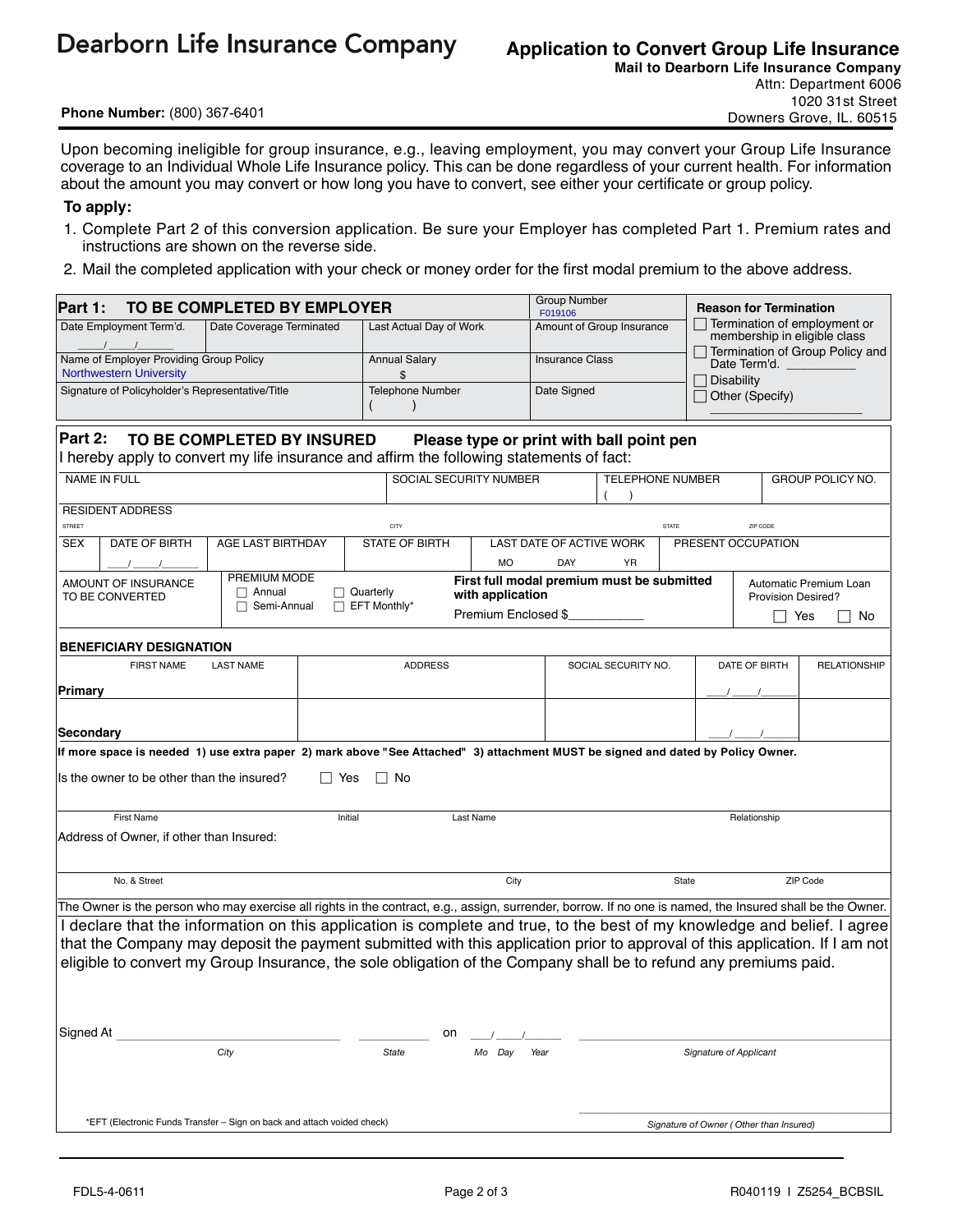Premiums are payable to age 98 or death, whichever occurs first. For information about the amount you are eligible to convert, please refer to the Conversion of Life Insurance provision of your group life insurance certificate or the group policy. Our minimum issue amount is \$2,000.

To calculate your premium, find your present age and the corresponding **table rate per \$1,000** from the columns below. Multiply this premium by the number of thousands of dollars of insurance you plan to convert. Then multiply by the premium factor and add the modal policy fee to find your premium payment.

| Last            | <b>Table Rate</b>     | Last                         | <b>Table Rate</b><br>$\checkmark$ ) | <b>Mode Desired</b>                                                               | <b>Premium Factor</b>                   | <b>Modal Policy Fee</b> |
|-----------------|-----------------------|------------------------------|-------------------------------------|-----------------------------------------------------------------------------------|-----------------------------------------|-------------------------|
| <b>Birthday</b> | <b>Per Thousand</b>   | <b>Birthday</b> Per Thousand |                                     | $\lambda$                                                                         |                                         |                         |
|                 | 20  6.51              | 60  47.79                    |                                     |                                                                                   |                                         |                         |
|                 | 21  6.86              | 61  50.70                    |                                     | $\mathcal{E}$                                                                     |                                         |                         |
|                 | 22  7.09              | 62  53.72                    |                                     |                                                                                   |                                         |                         |
|                 | 23  7.42              | 63  56.86                    |                                     |                                                                                   | EFT Monthly  .08583 \$ 0.00             |                         |
|                 | 24  7.76              | 64  60.23                    |                                     |                                                                                   |                                         |                         |
|                 | 25  8.10              | 65  63.84                    |                                     |                                                                                   | (Sign below & attach voided check)      |                         |
|                 | 26  8.56              | 66  67.67                    |                                     |                                                                                   |                                         |                         |
|                 | 27  8.90              | 67  71.74                    |                                     |                                                                                   | Enclose the <b>Modal Premium</b> amount |                         |
|                 | 28  9.22              | 68  76.05                    |                                     |                                                                                   | with your application.                  |                         |
|                 | 29  9.68              | 69  80.47                    |                                     |                                                                                   |                                         |                         |
|                 | 30  10.13             | 70  85.24<br>71  90.70       |                                     |                                                                                   | For clarification, contact              |                         |
|                 | 31  10.58<br>32 11.03 | 72  96.55                    |                                     | <b>DEARBORN LIFE INSURANCE COMPANY</b>                                            |                                         |                         |
|                 | 33 11.59              | 73  102.77                   |                                     |                                                                                   |                                         |                         |
|                 | 34  12.14             | 74  109.38                   |                                     |                                                                                   | Attn: Department 6006                   |                         |
|                 | 35  12.70             | 75 116.41                    |                                     |                                                                                   | <b>1020 31st Street</b>                 |                         |
|                 | 36  13.25             | 76  123.90                   |                                     |                                                                                   | Downers Grove, IL 60515                 |                         |
|                 | 37  13.92             | 77  131.94                   |                                     |                                                                                   | 1-800-367-6401                          |                         |
|                 | 38  14.58             | 78  140.61                   |                                     |                                                                                   | <b>EFT Authorization: Check one:</b>    |                         |
|                 | 39  15.23             | 79  150.02                   |                                     |                                                                                   |                                         |                         |
|                 | 40  15.89             | 80  160.20                   |                                     |                                                                                   |                                         |                         |
|                 | 41  16.77             | 81  171.21                   |                                     | <b>Checking</b>                                                                   | <b>Savings</b><br>$\Box$                |                         |
|                 | 42  17.76             | 82  183.01                   |                                     |                                                                                   |                                         |                         |
|                 | 43  18.73             | 83  195.57                   |                                     | Account $#$                                                                       |                                         |                         |
|                 | 44  19.71             | 84  208.90                   |                                     |                                                                                   |                                         |                         |
|                 | 45  20.79             | 85  223.10                   |                                     | I hereby authorize and request Dearborn Life Insurance Company to                 |                                         |                         |
|                 | 46  21.97             | 86  282.86                   |                                     |                                                                                   |                                         |                         |
|                 | 47  23.14             | 87  342.62                   |                                     | withdraw funds from my account and transfer those funds in payment                |                                         |                         |
|                 | 48  24.53             | 88  402.38                   |                                     | for my monthly premium, and to initiate debit entries, if necessary, for any      |                                         |                         |
|                 | 49  25.90             | 89  462.15                   |                                     | credit entries made in error. This authorization is to remain in full force until |                                         |                         |
|                 | 50  27.36             | 90  521.91                   |                                     | I notify Dearborn Life Insurance Company in writing of any changes                |                                         |                         |
|                 | 51  28.92             | 91  581.67                   |                                     | or cancellation of payment. I understand that to change or cancel any             |                                         |                         |
|                 | 52  30.56             | 92  641.43                   |                                     | future transactions, such notice must be received not less than ten               |                                         |                         |
|                 | 53  32.28             | 93  701.19                   |                                     |                                                                                   |                                         |                         |
|                 | 54  34.10             | 94  760.95                   |                                     | business days prior to the transaction date.                                      |                                         |                         |
|                 | 55  36.10             | 95  820.72                   |                                     |                                                                                   |                                         |                         |
|                 | 56  38.10             | 96  880.48                   |                                     |                                                                                   |                                         |                         |
|                 | 57  40.30             | 97  940.24                   |                                     |                                                                                   |                                         |                         |
|                 | 58  42.68             | 98  1,000.00                 |                                     |                                                                                   | Signature of Account Holder             |                         |
|                 | 59  45.16             |                              |                                     |                                                                                   | (Please attach voided check)            |                         |
|                 |                       |                              |                                     |                                                                                   |                                         |                         |

**Example:** Conversion of \$10,000 Group Life for a 45-year old to \$10,000 Whole Life Plan payable quarterly:

| Example:                 |              |                                                                                                                |  |       |      |  |     |         |  |  |
|--------------------------|--------------|----------------------------------------------------------------------------------------------------------------|--|-------|------|--|-----|---------|--|--|
| Table Rate               |              | $\overline{X}$ # of Thousands To Be Converted $\overline{X}$ Premium Factor + Modal Policy Fee = Modal Premium |  |       |      |  |     |         |  |  |
| 20.79                    | $\mathbf{X}$ | 10.000                                                                                                         |  | 0.265 | 5.00 |  | $=$ | \$60.10 |  |  |
| <b>Your Calculations</b> |              |                                                                                                                |  |       |      |  |     |         |  |  |
| Table Rate               | X.           | # of Thousands To Be Converted $X$ Premium Factor + Modal Policy Fee = Modal Premium                           |  |       |      |  |     |         |  |  |
|                          |              |                                                                                                                |  |       |      |  |     |         |  |  |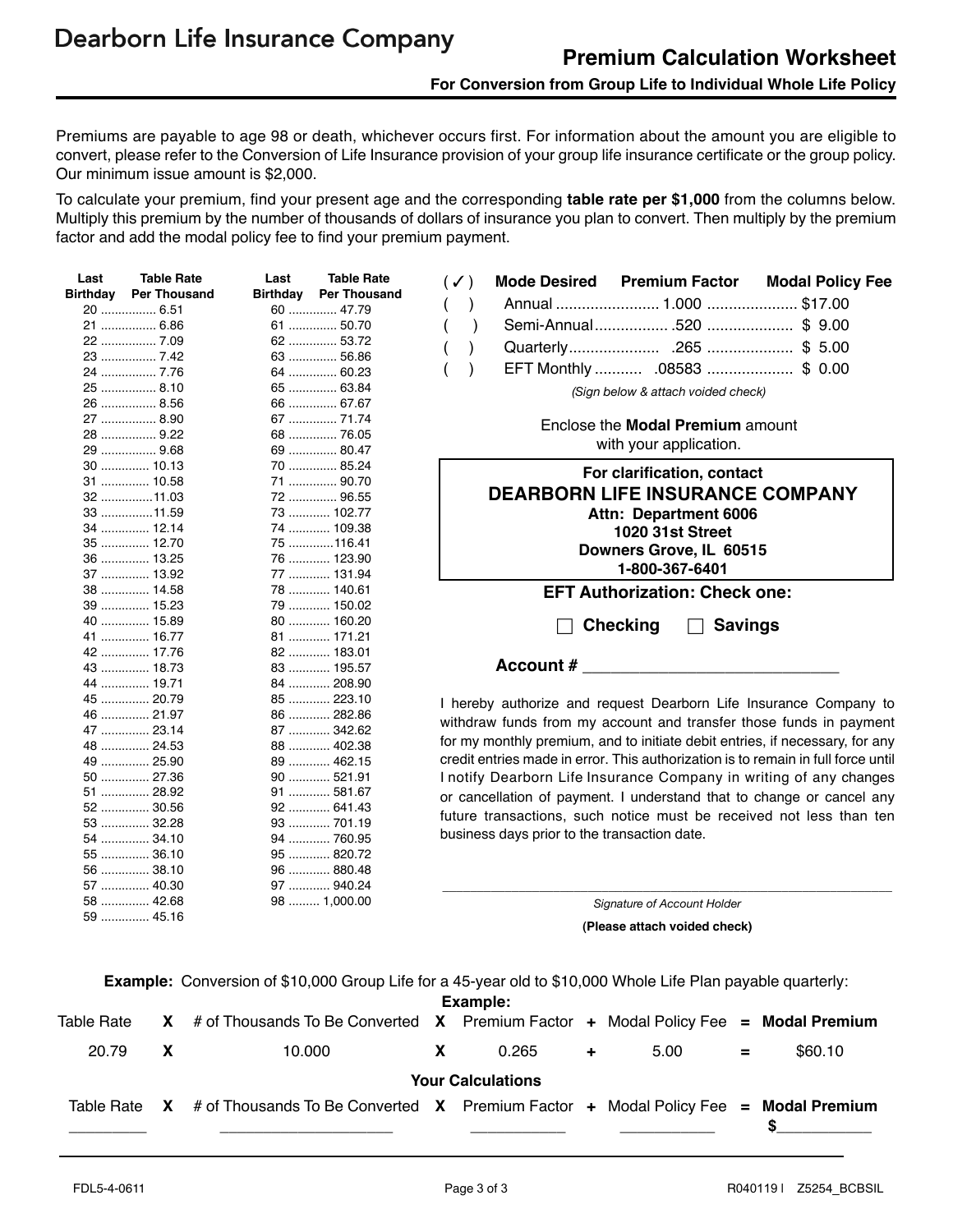### **Administrative Office: 701 E. 22nd Street, Lombard, Illinois 60148**

## **The laws of some states require us to furnish you with the following notice: FOR APPLICATIONS AND CLAIMS:**

**Alabama:** Any person who knowingly presents a false or fraudulent claim for payment of a loss or benefit or who knowingly presents false information in an application for insurance is guilty of a crime and may be subject to restitution fines or confinement in prison, or any combination thereof.

**Colorado:** It is unlawful to knowingly provide false, incomplete, or misleading material facts or information to an insurance company for the purpose of defrauding or attempting to defraud the company. Penalties may include imprisonment, fines, denial of insurance, and civil damages. Any insurance company or agent of an insurance company who knowingly provides false, incomplete, or misleading material facts or information to a policyholder or claimant for the purpose of defrauding or attempting to defraud the policyholder or claimant with regard to a settlement or award payable from insurance proceeds shall be reported to the Colorado division of insurance within the department of regulatory agencies.

**District of Columbia: WARNING:** It is a crime to provide false or misleading information to an insurer for the purpose of defrauding the insurer or any other person. Penalties include imprisonment and/or fines. In addition, an insurer may deny insurance benefits if false information materially related to a claim was provided by the applicant.

**Florida:** Any person who knowingly and with intent to injure, defraud, or deceive any insurer files a statement of claim or an application containing any false, incomplete, or misleading information is guilty of a felony of the third degree.

**Hawaii:** For your protection, Hawaii law requires you be informed that presenting a fraudulent claim for payment of a loss or benefit is a crime punishable by fines or imprisonment, or both.

**Kentucky:** Any person who knowingly and with intent to defraud any insurance company or other person files an application for insurance or a statement of claim containing any materially false information or conceals, for the purpose of misleading, information concerning any fact material thereto commits a fraudulent insurance act, which is a crime.

**Louisiana:** Any person who knowingly presents a false or fraudulent claim for payment of a loss or benefit or knowingly presents false information in an application for insurance is guilty of a crime and may be subject to fines and confinement in prison.

**Maine & Washington:** It is a crime to knowingly provide false, incomplete, or misleading information to an insurance company for the purpose of defrauding the company. Penalties include imprisonment, fines and denial of insurance benefits.

**Maryland:** Any person who knowingly or willingly presents a false or fraudulent claim for payment of a loss or benefit or who knowingly or willfully presents false information in an application for insurance is guilty of a crime and may be subject to fines and confinement in prison.

**New Mexico:** Any person who knowingly presents a false or fraudulent claim for payment of a loss or benefit or knowingly presents false information in an application for insurance is guilty of a crime and may be subject to civil fines and criminal penalties.

**Ohio:** Any person who, with intent to defraud or knowing that he is facilitating a fraud against an insurer, submits an application or files a claim containing a false or deceptive statement is guilty of insurance fraud.

**Oklahoma:** Any person who knowingly, with intent to injure, defraud or deceive any insurer, makes a claim for the proceeds of an insurance policy containing false, incomplete or misleading information is guilty of a felony.

**Pennsylvania:** Any person who knowingly and with intent to defraud any insurance company or other person files an application for insurance or statement of claim containing any materially false information or conceals for the purpose of misleading, information concerning any fact material thereto commits a fraudulent insurance act, which is a crime and subjects such person to criminal and civil penalties.

**Puerto Rico:** Any person who knowingly and with the intention of defrauding presents false information in an insurance application, or presents, helps, or causes the presentation of a fraudulent claim for the payment of a loss or any other benefit, or presents more than one claim for the same damage or loss, shall incur a felony and, upon conviction, shall be sanctioned for each violation with the penalty of a fine of not less than five thousand dollars(\$5,000) and not more than ten thousand dollars (\$10,000), or a fixed term of imprisonment for three (3) years, or both penalties. Should aggravating circumstances be present, the penalty thus established may be increased to a maximum of five (5) years, if extenuating circumstances are present, it may be reduced to a minimum of two (2) years.

**Rhode Island:** Any person who knowingly presents a false or fraudulent claim for payment of a loss or benefit or knowingly presents false information in an application for insurance is guilty of a crime and may be subject to fines and confinement in prison.

**Tennessee:** It is a crime to knowingly provide false incomplete or misleading information to an insurance company for the purpose of defrauding the company. Penalties include imprisonment, fines and denial of insurance benefits.

**Virginia:** Any person who, with the intent to defraud or knowing that he is facilitating a fraud against an insurer, submits an application or files a claim containing a false or deceptive statement may have violated the state law.

Insurance products issued by Dearborn Life Insurance Company, 701 E. 22nd St. Suite 300, Lombard, IL 60148. Blue Cross and Blue Shield of Illinois is the trade name of Dearborn Life Insurance Company, an independent licensee of the Blue Cross and Blue Shield Association. BLUE CROSS®, BLUE SHIELD® and the Cross and Shield Symbols are registered service marks of the Blue Cross and Blue Shield Association, an association of independent Blue Cross and Blue Shield Plans.